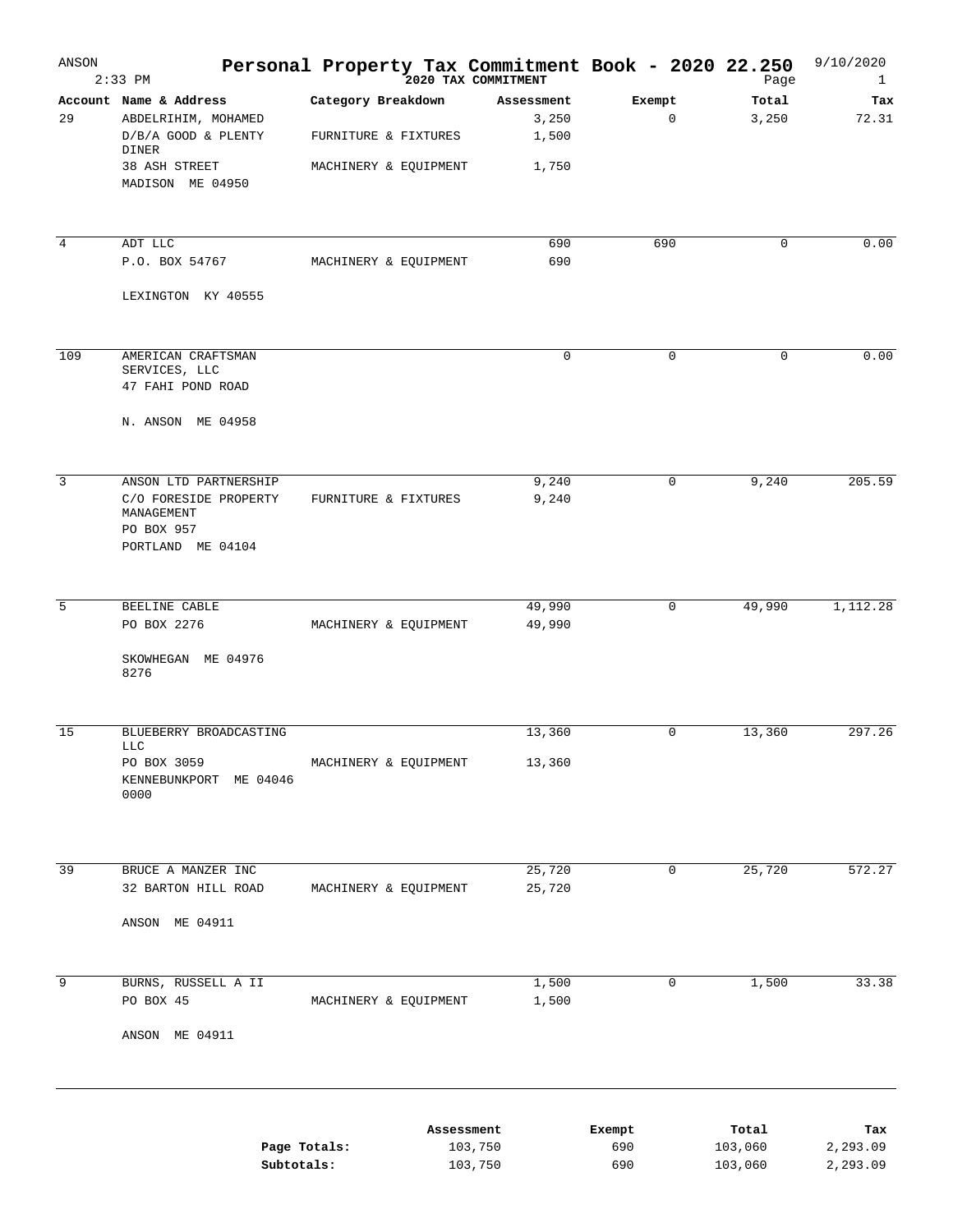| ANSON | $2:33$ PM                                                                                                          | Personal Property Tax Commitment Book - 2020 22.250                 | 2020 TAX COMMITMENT                      |                       | Page            | 9/10/2020<br>2 |
|-------|--------------------------------------------------------------------------------------------------------------------|---------------------------------------------------------------------|------------------------------------------|-----------------------|-----------------|----------------|
| 12    | Account Name & Address<br>CASEY, ALEXIS M JR<br>PO BOX 372<br>ANSON ME 04911 0372                                  | Category Breakdown<br>MACHINERY & EQUIPMENT                         | Assessment<br>23,290<br>23,290           | Exempt<br>$\mathbf 0$ | Total<br>23,290 | Tax<br>518.20  |
| 100   | COCA-COLA BOTT CO of NO<br>NE INC<br>1 EXECUTIVE PARK DR.,<br>STE 330<br>C/O PROPERTY TAX DEPT<br>BEDFORD NH 03110 | MACHINERY & EQUIPMENT                                               | 1,570<br>1,570                           | $\mathbf 0$           | 1,570           | 34.93          |
| 17    | COUSINEAU WOOD<br>PRODUCTS, LLC<br>PO BOX 58<br>NORTH ANSON ME 04958<br>0058                                       | FURNITURE & FIXTURES<br>MACHINERY & EQUIPMENT<br>COMPUTER EQUIPMENT | 1,208,390<br>5,600<br>1,200,190<br>2,600 | 958,990               | 249,400         | 5,549.15       |
| 108   | CSC SERVICE WORKS, INC<br>C/O RYAN TAX COMPLIANCE<br>SERV, LLC<br>P.O. BOX 460049<br>HOUSTON TX 77056              | FURNITURE & FIXTURES                                                | 1,990<br>1,990                           | 1,600                 | 390             | 8.68           |
| 21    | DIRECTV, LLC<br>ATTN PROPERTY TAX DEPT<br>1010 PINE, 9E-L-01<br>ST. LOUIS<br>MO 63101<br>0000                      | COMPUTER EQUIPMENT                                                  | 5,660<br>5,660                           | 0                     | 5,660           | 125.93         |
| 24    | DISH NETWORK, LLC<br>PO BOX 6623<br>ENGLEWOOD CO 80155                                                             | TELECOMMUNICATIONS                                                  | 9,770<br>9,770                           | 0                     | 9,770           | 217.38         |
| 38    | EAGLE CREEK MADISON<br>HYDRO, LLC<br>PO BOX 167<br>NESHKORO WI 54960                                               | MACHINERY & EQUIPMENT                                               | 5,976,000<br>5,976,000                   | 0                     | 5,976,000       | 132,966.00     |

|              | Assessment | Exempt  | Total     | Tax        |
|--------------|------------|---------|-----------|------------|
| Page Totals: | 7,226,670  | 960,590 | 6,266,080 | 139,420.27 |
| Subtotals:   | 7,330,420  | 961,280 | 6,369,140 | 141,713.36 |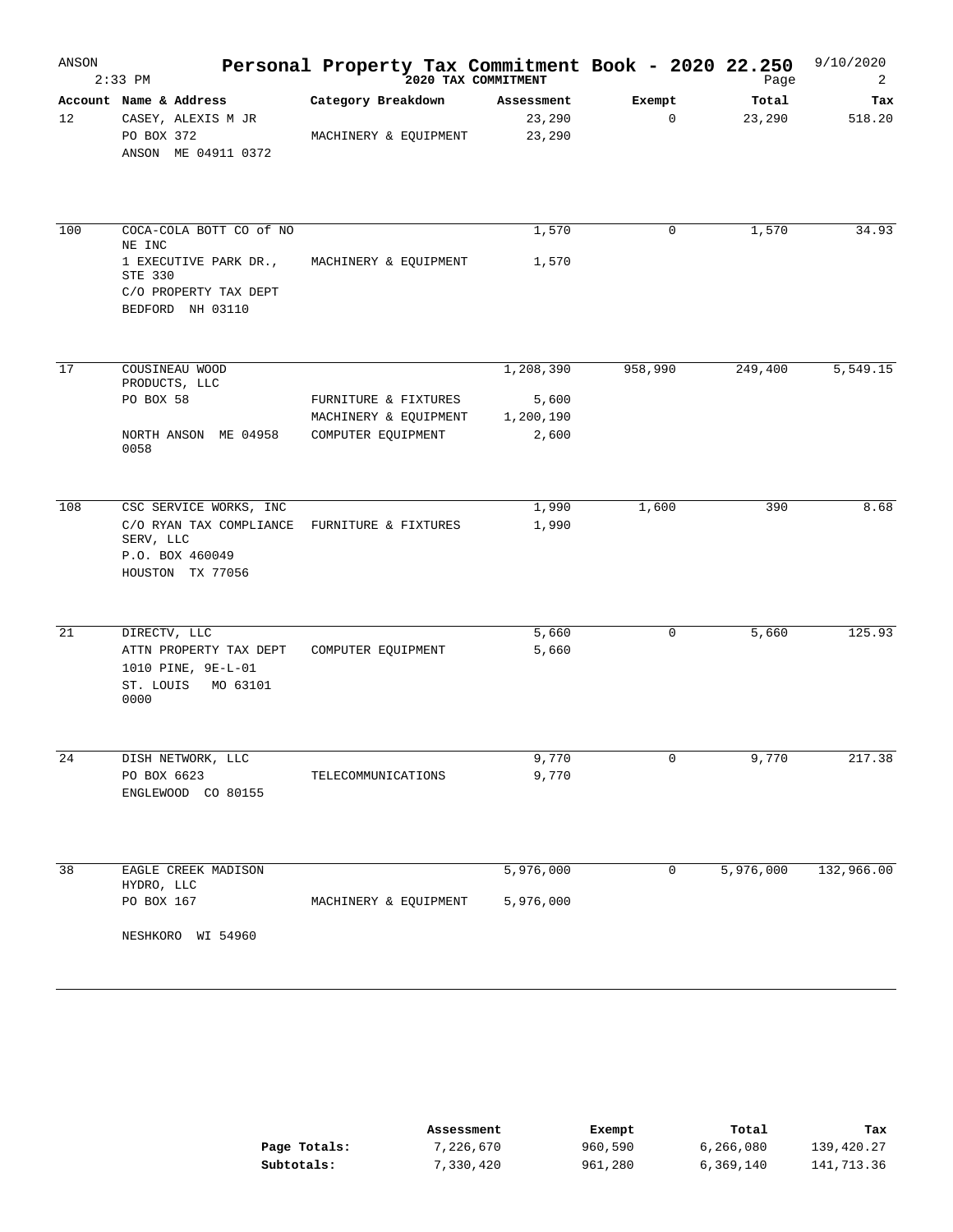| ANSON | $2:33$ PM                                                           | Personal Property Tax Commitment Book - 2020 22.250<br>2020 TAX COMMITMENT |                     |                       | Page           | 9/10/2020<br>3 |
|-------|---------------------------------------------------------------------|----------------------------------------------------------------------------|---------------------|-----------------------|----------------|----------------|
| 28    | Account Name & Address<br>EDUCATION NETWORKS OF<br>AMERICA          | Category Breakdown                                                         | Assessment<br>1,620 | Exempt<br>$\mathbf 0$ | Total<br>1,620 | Tax<br>36.05   |
|       | 618 Grassmere Park<br>Suite 12<br>NASHVILLE TN 37211                | COMPUTER EQUIPMENT                                                         | 1,620               |                       |                |                |
| 25    | EVERETT, STEVEN A                                                   |                                                                            | 18,650              | $\mathbf 0$           | 18,650         | 414.96         |
|       | ANSON COIN-A-MATIC<br>LAUNDRY<br>PO BOX 198                         | MACHINERY & EQUIPMENT                                                      | 18,650              |                       |                |                |
|       | ANSON ME 04911 0198                                                 |                                                                            |                     |                       |                |                |
| 102   | FARM CREDIT LEASING<br>SERVICE CORP                                 |                                                                            | 119,760             | 119,760               | 0              | 0.00           |
|       | TAX DEPTARTMENT<br>6340 S FIDDLERS GREEN<br>CIRCLE                  | MACHINERY & EQUIPMENT                                                      | 119,760             |                       |                |                |
|       | GREENWOOD VILLAGE CO<br>80111                                       |                                                                            |                     |                       |                |                |
| 107   | FLEETMATICS USA, LLC                                                |                                                                            | 1,910               | 0                     | 1,910          | 42.50          |
|       | P.O. BOX 2749                                                       | COMPUTER EQUIPMENT                                                         | 1,910               |                       |                |                |
|       | ADDISON TX 75001                                                    |                                                                            |                     |                       |                |                |
| 92    | GRAYHAWK LEASING, LLC                                               |                                                                            | 3,330               | 0                     | 3,330          | 74.09          |
|       | ATTN: TAX DEPT. 3A-300<br>PO BOX 660937<br>DALLAS TX 75266 0937     | MACHINERY & EQUIPMENT                                                      | 3,330               |                       |                |                |
|       |                                                                     |                                                                            |                     |                       |                |                |
| 31    | HUGHES NETWORK SYSTEMS,<br><b>LLC</b>                               |                                                                            | 5,780               | $\mathbf 0$           | 5,780          | 128.60         |
|       | C/O RYAN TAX COMPLIANCE MACHINERY & EQUIPMENT<br>SVCS, LLC          |                                                                            | 5,780               |                       |                |                |
|       | PO BOX 460049<br>HOUSTON TX 77056                                   |                                                                            |                     |                       |                |                |
| 33    | JORDAN COLLISION                                                    |                                                                            | 5,370               | 0                     | 5,370          | 119.48         |
|       | REPAIR, INC<br>C/O MARK JORDAN<br>PO BOX 308<br>ANSON ME 04911 0308 | MACHINERY & EQUIPMENT                                                      | 5,370               |                       |                |                |
|       |                                                                     |                                                                            |                     |                       |                |                |

|              | Assessment | Exempt    | Total     | Tax        |
|--------------|------------|-----------|-----------|------------|
| Page Totals: | 156,420    | 119,760   | 36,660    | 815.68     |
| Subtotals:   | 7,486,840  | 1,081,040 | 6,405,800 | 142,529.04 |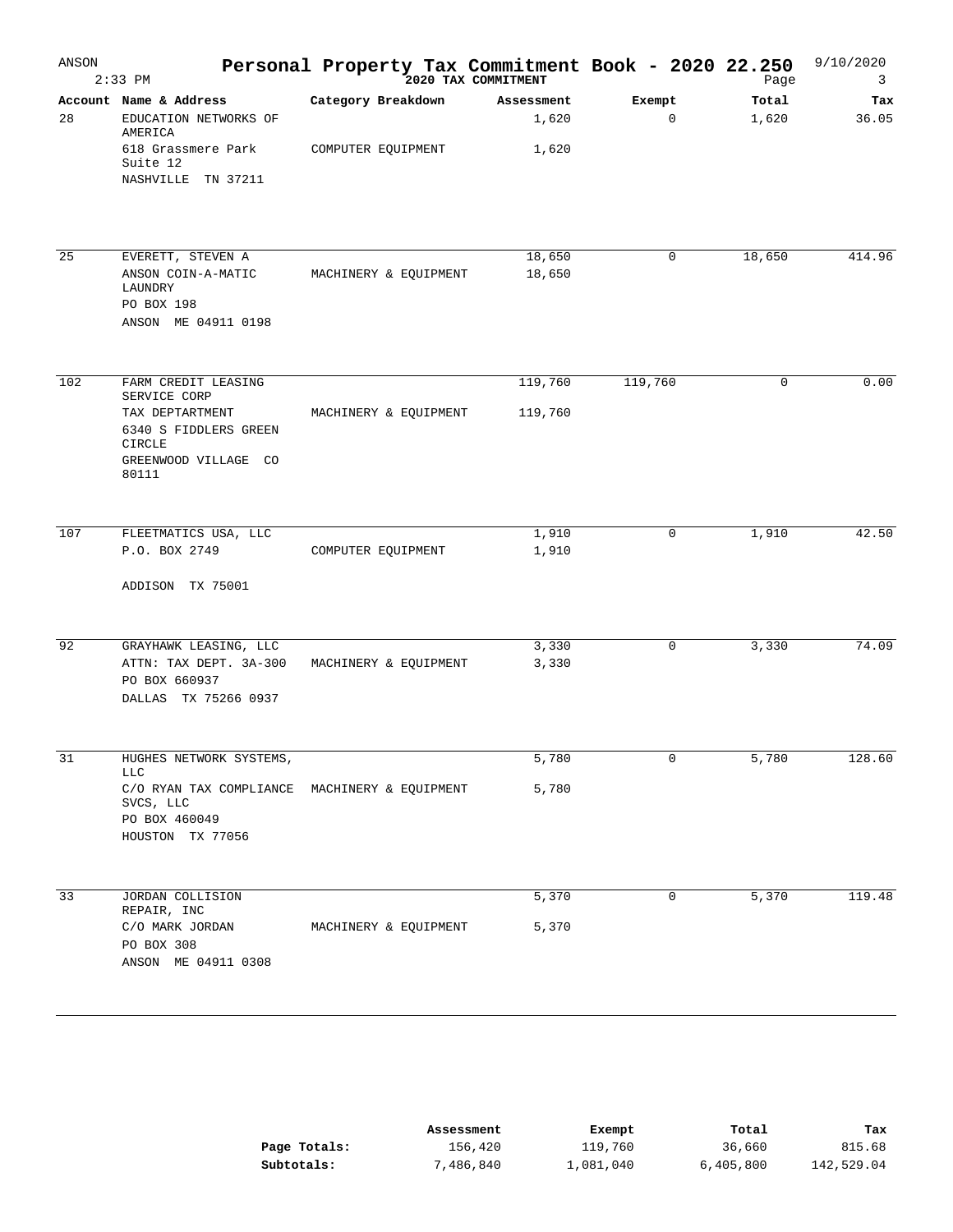| ANSON | $2:33$ PM                                                                               | Personal Property Tax Commitment Book - 2020 22.250<br>2020 TAX COMMITMENT |                              |                                  | Page                          | 9/10/2020<br>4                 |
|-------|-----------------------------------------------------------------------------------------|----------------------------------------------------------------------------|------------------------------|----------------------------------|-------------------------------|--------------------------------|
| 55    | Account Name & Address<br>KNIGHTS, NORA<br>PO BOX 402<br>ANSON ME 04911 0402            | Category Breakdown<br>MACHINERY & EQUIPMENT                                | Assessment<br>1,540<br>1,540 | Exempt<br>$\mathsf 0$            | Total<br>1,540                | Tax<br>34.27                   |
|       | 55 MAIN ST                                                                              |                                                                            |                              |                                  |                               |                                |
| 35    | LLOYD, MERLE L & SONS,<br><b>INC</b>                                                    |                                                                            | 343,550                      | 185,000                          | 158,550                       | 3,527.74                       |
|       | PO BOX 421<br>ANSON ME 04911                                                            | FURNITURE & FIXTURES<br>MACHINERY & EQUIPMENT                              | 2,500<br>341,050             |                                  |                               |                                |
|       |                                                                                         |                                                                            |                              |                                  |                               |                                |
| 6     | LUCE, ARNOLD & ELAINE<br>D/B/A LUCE'S MEATS<br>54 SUGAR MAPLE DR<br>ANSON ME 04911 0000 | MACHINERY & EQUIPMENT                                                      | 10,000<br>10,000             | 0                                | 10,000                        | 222.50                         |
| 36    | LUCE, ARNOLD P                                                                          |                                                                            | 7,500                        | 0                                | 7,500                         | 166.88                         |
|       | 54 SUGAR MAPLE DRIVE<br>ANSON ME 04911                                                  | MACHINERY & EQUIPMENT                                                      | 7,500                        |                                  |                               |                                |
|       |                                                                                         |                                                                            |                              |                                  |                               |                                |
| 37    | MAINE FIBER COMPANY,<br>LLC<br>465 CONGRESS ST SUITE<br>701<br>PORTLAND ME 04101 3574   | MACHINERY & EQUIPMENT                                                      | 3,440<br>3,440               | 0                                | 3,440                         | 76.54                          |
| 40    | MANZER, CHARLES A                                                                       |                                                                            | 1,500                        | $\mathsf 0$                      | 1,500                         | 33.38                          |
|       | 135 MAPLE AVENUE<br>ATKINSON NH 03811-2246                                              | MACHINERY & EQUIPMENT                                                      | 1,500                        |                                  |                               |                                |
|       |                                                                                         |                                                                            |                              |                                  |                               |                                |
| 41    | MATTINGLY PRODUCTS<br>COMPANY                                                           |                                                                            | 1,383,380                    | 873,380                          | 510,000                       | 11,347.50                      |
|       | PO BOX 105<br>NORTH ANSON ME 04958<br>0105                                              | MACHINERY & EQUIPMENT                                                      | 1,383,380                    |                                  |                               |                                |
|       | 25 SOLON RD                                                                             |                                                                            |                              |                                  |                               |                                |
| 43    | MD CONSTRUCTION<br>MURRAY/DAIGLE<br>PO BOX 284<br>MADISON ME 04950 0284                 | MACHINERY & EQUIPMENT                                                      | 1,400<br>1,400               | 0                                | 1,400                         | 31.15                          |
|       | Subtotals:                                                                              | Assessment<br>Page Totals:<br>1,752,310<br>9,239,150                       |                              | Exempt<br>1,058,380<br>2,139,420 | Total<br>693,930<br>7,099,730 | Tax<br>15,439.96<br>157,969.00 |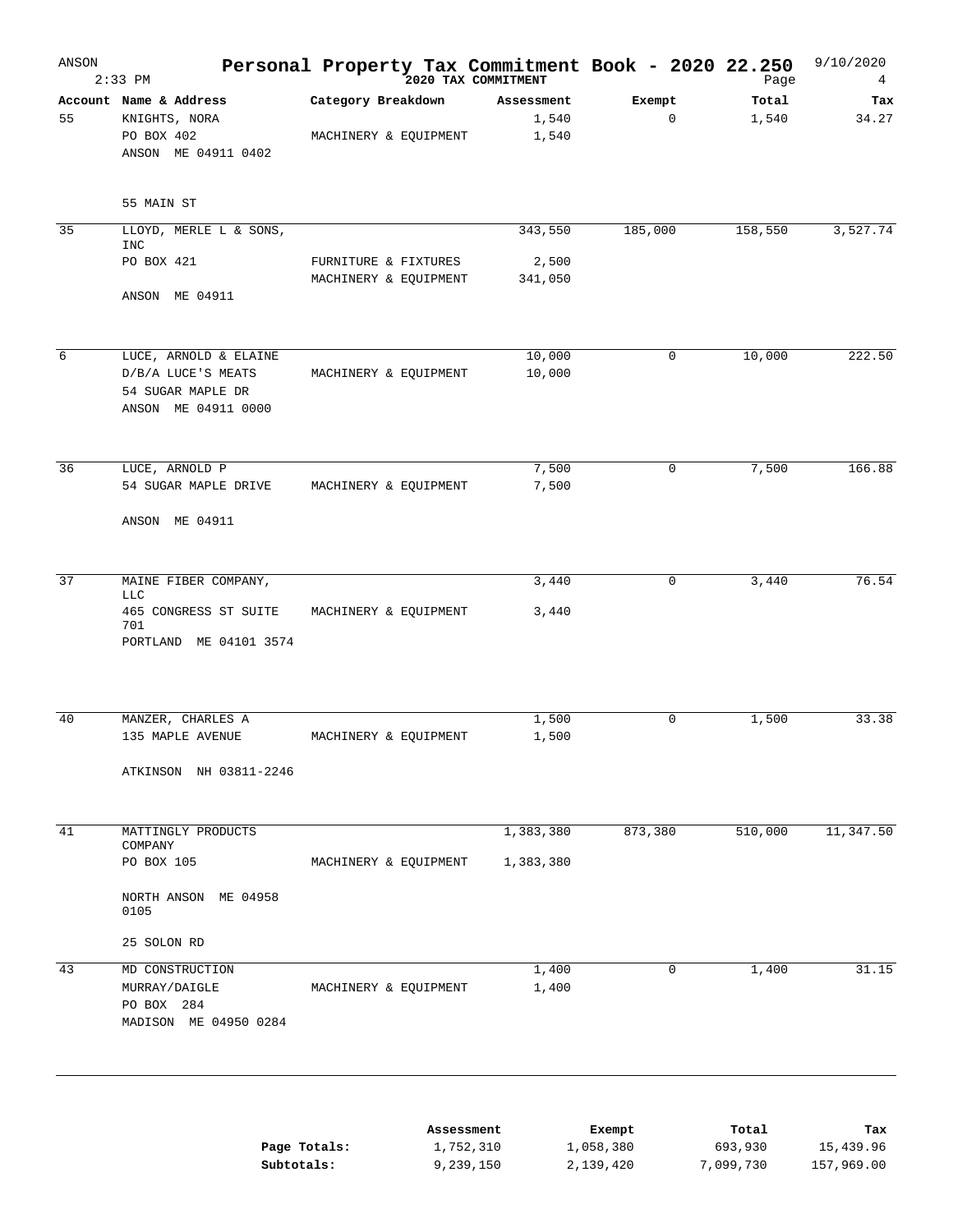| ANSON | $2:33$ PM                                                                              | Personal Property Tax Commitment Book - 2020 22.250 | 2020 TAX COMMITMENT  |               | Page            | 9/10/2020<br>5  |
|-------|----------------------------------------------------------------------------------------|-----------------------------------------------------|----------------------|---------------|-----------------|-----------------|
| 45    | Account Name & Address<br>MELLOWS, HENRY R., SR &<br>SHIRLEY A                         | Category Breakdown                                  | Assessment<br>12,850 | Exempt<br>0   | Total<br>12,850 | Tax<br>285.91   |
|       | 209 PEASE HILL RD<br>ANSON ME 04911 0000                                               | MACHINERY & EQUIPMENT                               | 12,850               |               |                 |                 |
|       |                                                                                        |                                                     |                      |               |                 |                 |
| 50    | MOORE, WILLIAM L &<br>HELEN A                                                          |                                                     | 50,000               | 0             | 50,000          | 1,112.50        |
|       | 302 WEST MILLS RD                                                                      | MACHINERY & EQUIPMENT                               | 50,000               |               |                 |                 |
|       | ANSON ME 04911 0000                                                                    |                                                     |                      |               |                 |                 |
| 52    | NELSON, BRETT K                                                                        |                                                     | 4,250                | 0             | 4,250           | 94.56           |
|       | 562 HORSEBACK ROAD<br>ANSON ME 04911                                                   | MACHINERY & EQUIPMENT                               | 4,250                |               |                 |                 |
|       |                                                                                        |                                                     |                      |               |                 |                 |
| 53    | NELSON, BYRON E<br>PO BOX 178                                                          | MACHINERY & EQUIPMENT                               | 5,000<br>5,000       | 0             | 5,000           | 111.25          |
|       | MADISON ME 04950                                                                       |                                                     |                      |               |                 |                 |
| 57    | NORTH ANSON ELECTRIC                                                                   |                                                     | 1,300                | $\mathbf 0$   | 1,300           | 28.92           |
|       | TURNER, GERALD H<br>PO BOX 35<br>NORTH ANSON ME 04958<br>0035                          | FURNITURE & FIXTURES<br>MACHINERY & EQUIPMENT       | 130<br>1,170         |               |                 |                 |
| 56    | NORTH ANSON LAUNDROMAT                                                                 |                                                     | 10,750               | $\mathbf 0$   | 10,750          | 239.19          |
|       | C/O VALARIE PINKHAM<br>131 SMITH RD<br>ANSON ME 04911 0000                             | MACHINERY & EQUIPMENT                               | 10,750               |               |                 |                 |
| 101   | NPRTO NORTH-EAST, LLC                                                                  |                                                     | 610                  | 610           | $\mathbf 0$     | 0.00            |
|       | C/O RAYN TAX<br>P.O. BOX 4900 DEPT 500<br>SCOTTSDALE AZ 85261                          | FURNITURE & FIXTURES                                | 610                  |               |                 |                 |
| 30    | PINKHAM, SAMUEL &                                                                      |                                                     | 7,150                | 0             | 7,150           | 159.09          |
|       | VALARIE<br>D/B/A PINKHAM'S ELM<br>STREET MARKET<br>131 SMITH RD<br>ANSON ME 04911 0000 | MACHINERY & EQUIPMENT                               | 7,150                |               |                 |                 |
|       |                                                                                        |                                                     |                      |               |                 |                 |
|       |                                                                                        | Page Totals:                                        | Assessment<br>91,910 | Exempt<br>610 | Total<br>91,300 | тах<br>2,031.42 |

**Subtotals:** 9,331,060 2,140,030 7,191,030 160,000.42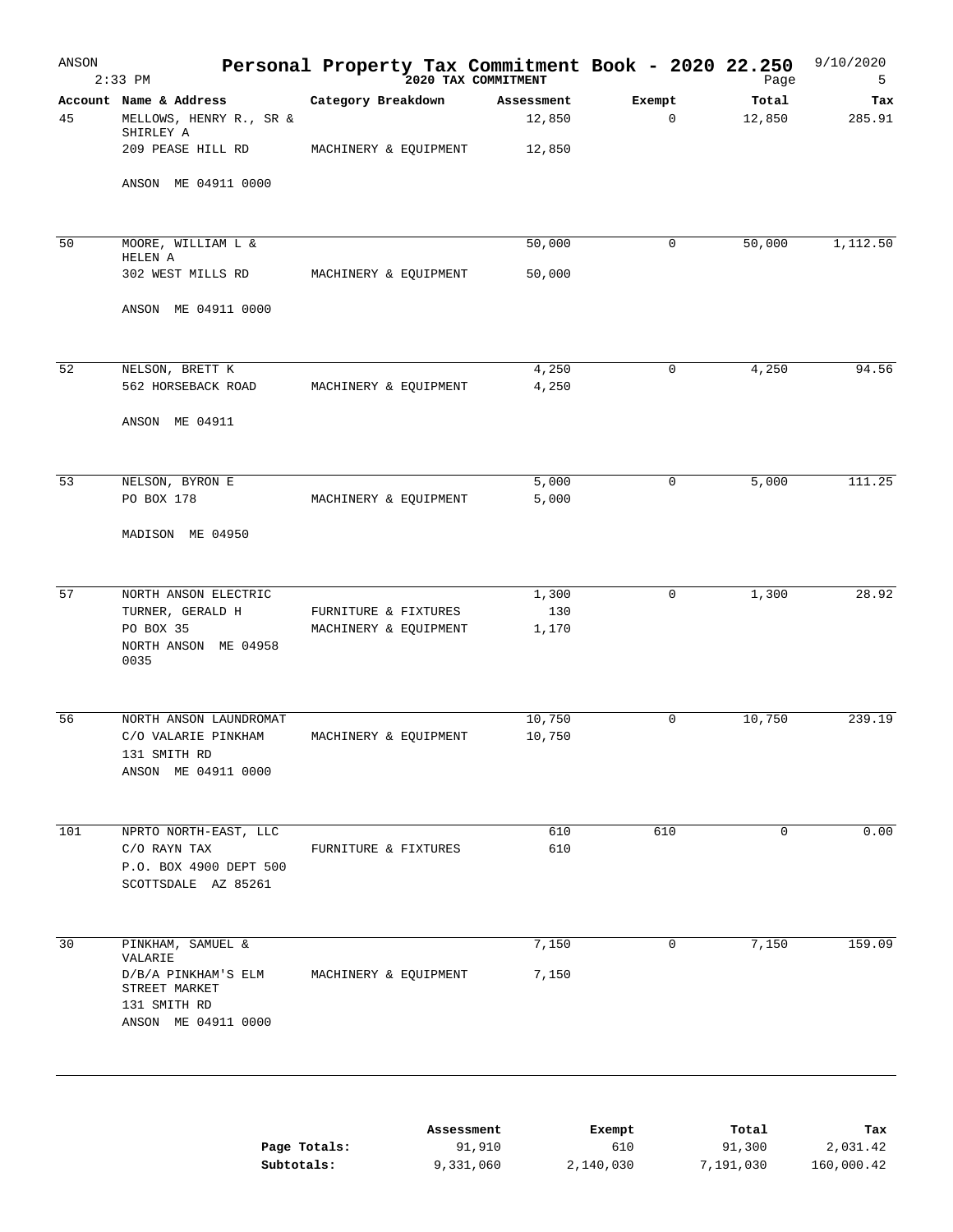| ANSON | $2:33$ PM                                             | Personal Property Tax Commitment Book - 2020 22.250<br>2020 TAX COMMITMENT |                    |             | Page        | 9/10/2020<br>6 |
|-------|-------------------------------------------------------|----------------------------------------------------------------------------|--------------------|-------------|-------------|----------------|
|       | Account Name & Address                                | Category Breakdown                                                         | Assessment         | Exempt      | Total       | Tax            |
| 66    | PITNEY BOWES GLOBAL<br>FIN. SVCS LLC                  |                                                                            | 1,410              | 1,410       | $\mathbf 0$ | 0.00           |
|       | 5310 CYPRESS CENTER DR,<br>STE 110                    | MACHINERY & EQUIPMENT                                                      | 1,410              |             |             |                |
|       | TAMPA FL 33609 0000                                   |                                                                            |                    |             |             |                |
| 69    | SCIENTIFIC GAMES INT'L,                               |                                                                            | 2,380              | 0           | 2,380       | 52.96          |
|       | <b>INC</b>                                            |                                                                            |                    |             |             |                |
|       | C/O RYAN, LLC                                         | COMPUTER EQUIPMENT                                                         | 2,380              |             |             |                |
|       | PO BOX 4900 - DEPT 315<br>SCOTTSDALE AZ 85261<br>4900 |                                                                            |                    |             |             |                |
|       |                                                       |                                                                            |                    |             |             |                |
| 74    | SOMERSET TELEPHONE CO<br>525 JUNCTION ROAD            | MACHINERY & EQUIPMENT                                                      | 373,800<br>373,800 | $\mathbf 0$ | 373,800     | 8,317.05       |
|       |                                                       |                                                                            |                    |             |             |                |
|       | MADISON WI 53717                                      |                                                                            |                    |             |             |                |
| 67    | SPECTRUM NORTHEAST, LLC                               |                                                                            | 60,880             | 0           | 60,880      | 1,354.58       |
|       | C/O CHARTER<br>COMMUNICATIONS TAX DEPT<br>PO BOX 7467 | MACHINERY & EQUIPMENT                                                      | 60,880             |             |             |                |
|       | CHARLOTTE NC 28241<br>7467                            |                                                                            |                    |             |             |                |
| 26    | SPECTRUM NORTHEAST, LLC                               |                                                                            | 1,093,080          | 0           | 1,093,080   | 24, 321.03     |
|       | C/O CHARTER                                           | MACHINERY & EQUIPMENT                                                      | 1,093,080          |             |             |                |
|       | COMMUNICATIONS TAX DEPT<br>PO BOX 7467                |                                                                            |                    |             |             |                |
|       | CHARLOTTE NC 28241<br>7467                            |                                                                            |                    |             |             |                |
|       | 272 CAMPGROUND RD                                     |                                                                            |                    |             |             |                |
| 73    | SPOONER, DEREK L                                      |                                                                            | 16,580             | 0           | 16,580      | 368.91         |
|       | 418 RIVER ROAD                                        | MACHINERY & EQUIPMENT                                                      | 16,580             |             |             |                |
|       | NORTH ANSON ME 04958                                  |                                                                            |                    |             |             |                |
| 46    | TIAA COMMERCIAL                                       |                                                                            | 5,120              | 5,120       | $\mathbf 0$ | 0.00           |
|       | FINANCE, INC.                                         |                                                                            |                    |             |             |                |
|       | 630 N. CENTRAL EXPWY,<br>STE A                        | MACHINERY & EQUIPMENT                                                      | 5,120              |             |             |                |
|       | PLANO TX 75074                                        |                                                                            |                    |             |             |                |

|              | Assessment | Exempt    | Total     | тах        |
|--------------|------------|-----------|-----------|------------|
| Page Totals: | 1,553,250  | 6,530     | 1,546,720 | 34,414.53  |
| Subtotals:   | 10,884,310 | 2,146,560 | 8,737,750 | 194,414.95 |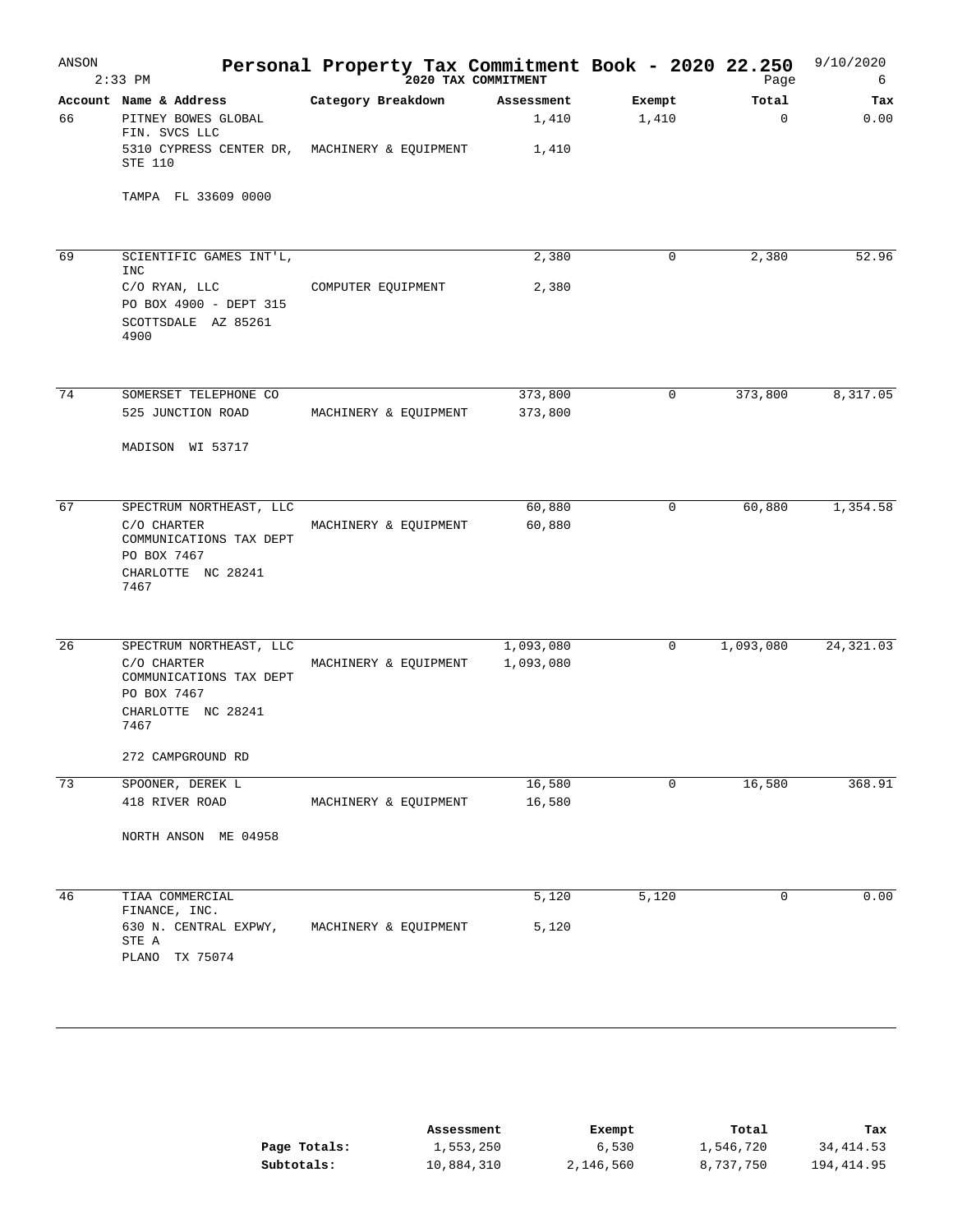| ANSON | $2:33$ PM                                               | Personal Property Tax Commitment Book - 2020 22.250 | 2020 TAX COMMITMENT |             | Page  | 9/10/2020<br>7 |
|-------|---------------------------------------------------------|-----------------------------------------------------|---------------------|-------------|-------|----------------|
|       | Account Name & Address                                  | Category Breakdown                                  | Assessment          | Exempt      | Total | Tax            |
| 94    | TIMEPAYMENT CORP LLC                                    |                                                     | 830<br>830          | $\mathbf 0$ | 830   | 18.47          |
|       | 1600 DISTRICT AVENUE,<br>SUITE 200                      | MACHINERY & EQUIPMENT                               |                     |             |       |                |
|       | BERLINGTON MA 01803                                     |                                                     |                     |             |       |                |
| 68    | VARNEY INSURANCE SOUTH,                                 |                                                     | 4,870               | $\mathbf 0$ | 4,870 | 108.36         |
|       | <b>LLC</b>                                              |                                                     |                     |             |       |                |
|       | 32 OAK ST<br>BANGOR ME 04401                            | FURNITURE & FIXTURES                                | 4,870               |             |       |                |
|       | 63 MAIN ST                                              |                                                     |                     |             |       |                |
| 99    | VERIZON WIRELESS                                        |                                                     | 4,310               | 0           | 4,310 | 95.90          |
|       | PERSONAL PROPERTY TAX<br>DEPT                           | MACHINERY & EQUIPMENT                               | 4,310               |             |       |                |
|       | P O BOX 635                                             |                                                     |                     |             |       |                |
|       | BASKING NJ 07920                                        |                                                     |                     |             |       |                |
|       | 440 CAMPGROUND RD                                       |                                                     |                     |             |       |                |
| 96    | VIASAT, INC.                                            |                                                     | 640                 | $\mathbf 0$ | 640   | 14.24          |
|       | C/O DUCHARME, MCMILLEN<br>& ASSOCIATES<br>P O BOX 80615 | MACHINERY & EQUIPMENT                               | 640                 |             |       |                |
|       | INDIANAPOLIS IN 46280                                   |                                                     |                     |             |       |                |
|       |                                                         |                                                     |                     |             |       |                |
| 77    | VILES, GLENN S &<br>CLAUDIA G                           |                                                     | 8,580               | $\mathbf 0$ | 8,580 | 190.91         |
|       | PO BOX 135                                              | FURNITURE & FIXTURES                                | 820                 |             |       |                |
|       | NORTH ANSON ME 04958                                    | MACHINERY & EQUIPMENT                               | 7,760               |             |       |                |
|       | 0135                                                    |                                                     |                     |             |       |                |
| 111   | WABASHA LEASING, LLC                                    |                                                     | 3,300               | 0           | 3,300 | 73.43          |
|       | C/O DUCHARME, MCMILLEN                                  | MACHINERY & EQUIPMENT                               | 3,300               |             |       |                |
|       | & ASSOCIATES, INC.<br>P O BOX 80615                     |                                                     |                     |             |       |                |
|       | INDIANAPOLIS IN 46280                                   |                                                     |                     |             |       |                |
|       |                                                         |                                                     |                     |             |       |                |
| 84    | WELLS FARGO VENDOR<br>FINAN SERV LLC                    |                                                     | $\mathbf 0$         | 0           | 0     | 0.00           |
|       | PO BOX 35715                                            |                                                     |                     |             |       |                |
|       | BILLINGS MT 59107                                       |                                                     |                     |             |       |                |
|       |                                                         |                                                     |                     |             |       |                |

|              | Assessment | Exempt    | Total     | тах        |
|--------------|------------|-----------|-----------|------------|
| Page Totals: | 22,530     |           | 22,530    | 501.31     |
| Subtotals:   | 10,906,840 | 2,146,560 | 8,760,280 | 194,916.26 |